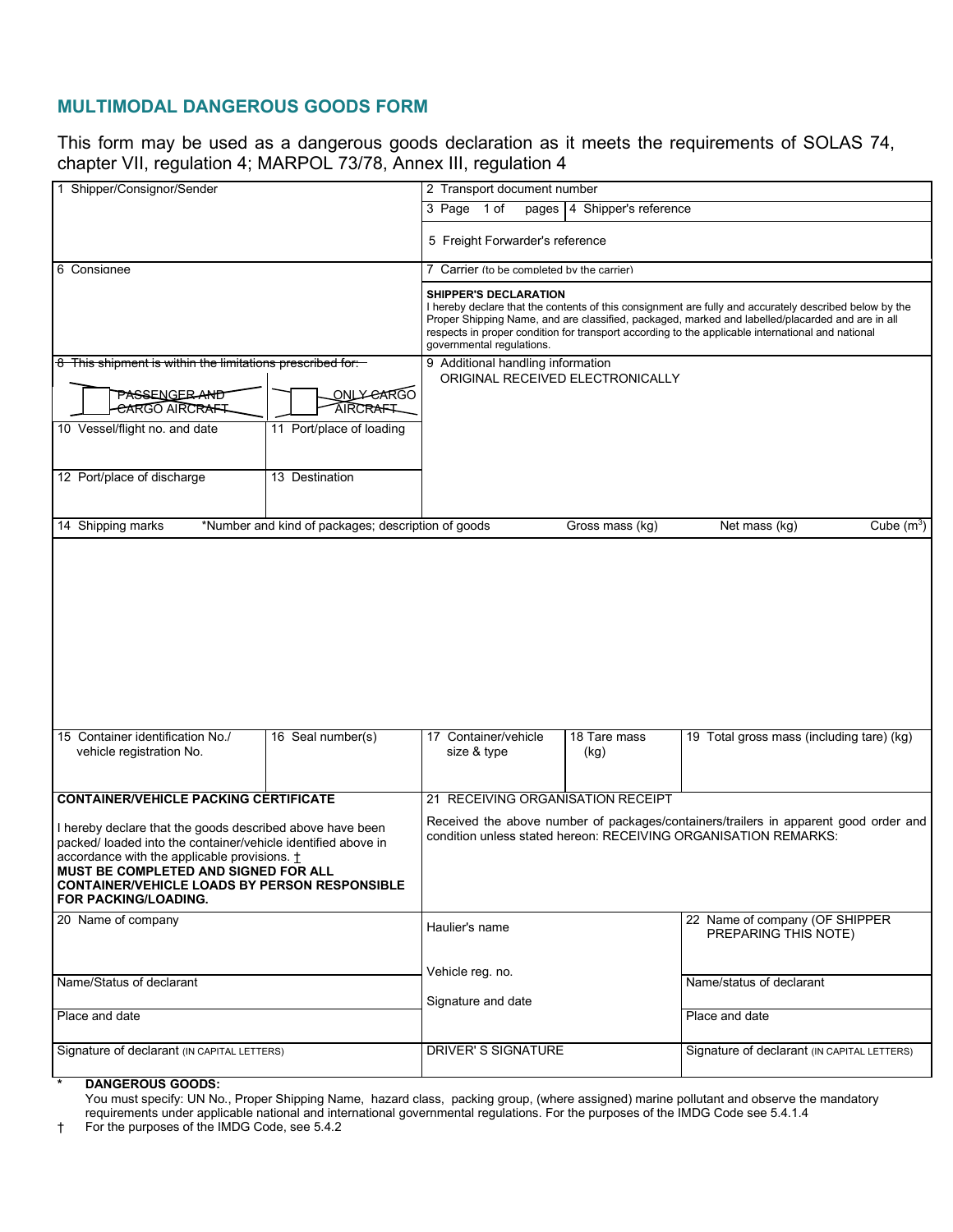## **Documentary Aspects of the International Transport of Dangerous Goods**

## **Container/Vehicle Packing Certificate**

The signature given overleaf in Box 20 must be that of the person controlling the container/vehicle operation.

It is certified that:

The container/vehicle was clean, dry and apparently fit to receive the goods.

If the consignments include goods of class 1, other than division 1.4, the container is structurally serviceable.

No incompatible goods have been packed into the container/vehicle unless specially authorised by the Competent Authority.

All packages have been externally inspected for damage and only sound packages packed.

Drums have been stowed in an upright position, unless otherwise authorised by the Competent Authority.

All packages have been properly packed and secured in the container/vehicle.

When materials are transported in bulk packagings the cargo has been evenly distributed in the container/vehicle.

The packages and the container/vehicle have been properly marked, labelled and placarded. Any irrelevant mark, labels and placards have been removed.

When solid carbon dioxide  $(CO<sub>2</sub> - dry ice)$  is used for cooling purposes, the vehicle or freight container is externally marked or labelled in a conspicuous place, e.g. at the door end, with the words: DANGEROUS CO2 GAS (DRY ICE) INSIDE - VENTILATE THOROUGHLY BEFORE ENTERING.

When this Dangerous Goods Form is used as a container/vehicle packing certificate only, not a combined document, a dangerous goods declaration signed by the shipper or supplier must have been issued/received to cover each dangerous goods consignment packed in the container.

**Note:** The container packing certificate is not required for tanks